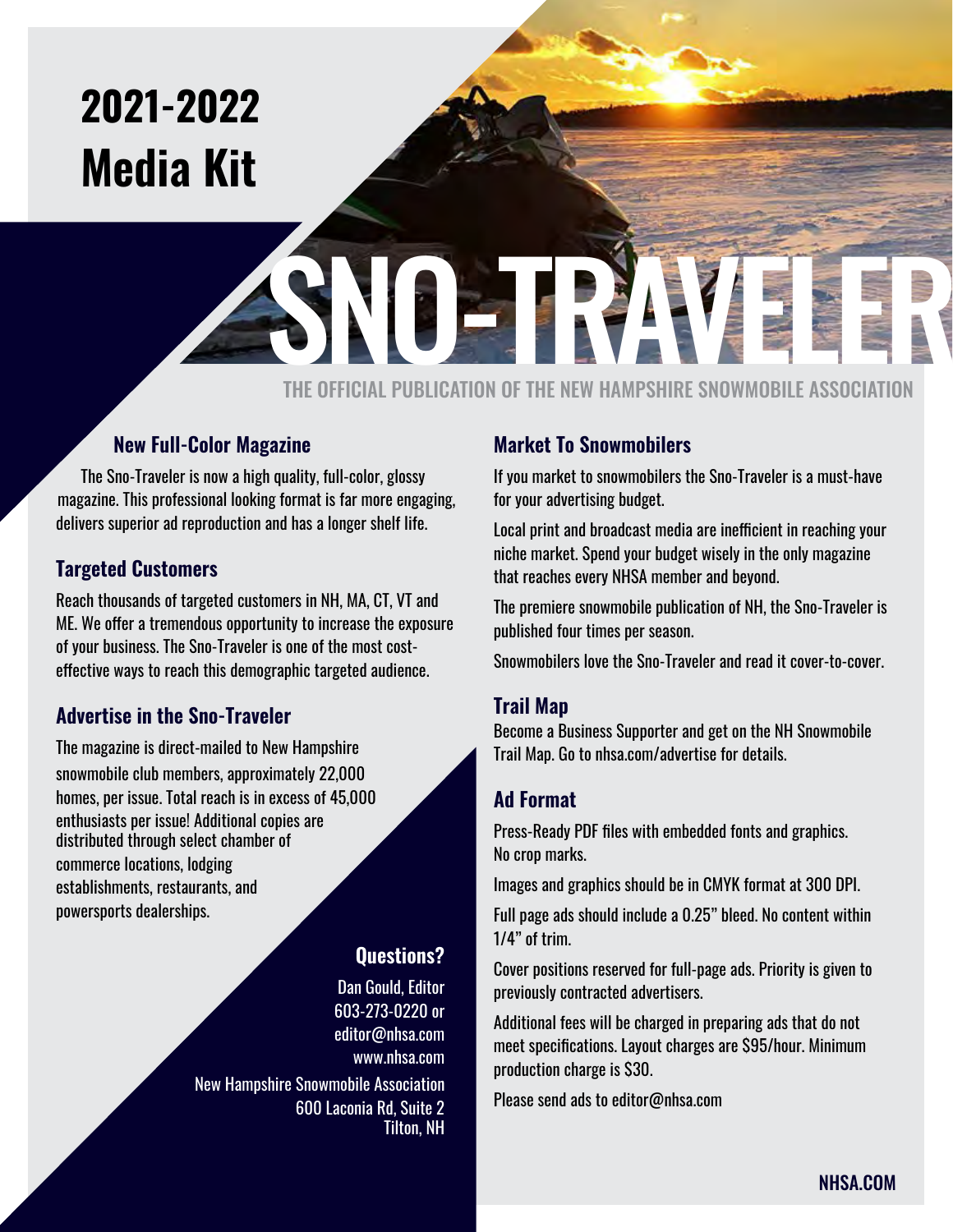## NU-IRAVF THE OFFICIAL PUBLICATION OF THE NEW HAMPSHIRE SNOWMOBILE ASSOCIATION

FULL PAGE 8.375 X 10.875 (TRIM) 8.625 X 11.125 (W/BLEED) 2/3 PAGE VERTICAL 5.2083 X 10.25 2/3 PAGE HORIZONTAL 7.875 X 6.7813 1/2 PAGE 7.875 X 5.0556 1/3 PAGE HORIZONTAL 7.875 X 3.333 1/3 PAGE VERTICAL 2.5417 X 10.25 1/4 PAGE 3.875 X 5.0694 1/8 PAGE 3.875 X 2.4722 **Sno-Traveler 2021-22 Full-Color Glossy 1X Ad 4X Discount 4X Annual** (prices are per issue) **4 Ad Agreement Savings Covers 8.375 x 10.875** inside covers and back 8.625 x 11.125 w/bleed \$ 1,622 **\$1,379** *\$973*  **Premium Pages** Full page 8.375" w x 10.875" h \$ 1,407 **\$1,196 \$844** 2/3 page vertical 5.2083" w x 10.25" h \$ 1,192 **\$1,013 \$715** 2/3 page horizontal 7.875" w x 6.7813" h \$ 1,192 **\$1,013** *\$715* 1/2 page 7.875" w x 5.0556" h \$ 961 **\$817 \$577** 1/3 page vertical 2.5417" w x 10.25" h \$ 730 **\$621** *\$438* 1/3 page horizontal 7.875" w x 3.333" h \$ 730 **\$621** *\$438* 1/4 page 3.875" w x 5.0694" h \$ 614 **\$522 \$368** 1/8 page 3.875" w x 2.4722" h \$ 488 **\$415 \$293 Lodging - Dining - Real Estate** (economy ads in back) 1/2 page 7.625" w x 4.9375" h \$ 840 **\$714 \$504** 1/4 page 3.75" w x 4.9375" h \$ 462 **\$393 \$277** 1/8 page 3.75" w x 2.4063" h \$ 284 **\$241 \$170 Marketplace** Gold 1.8125" w x 4.9353" h \$ 247 **\$210** \$148 Silver 1.8125" w x 3.25" h \$ 200 **\$170 \$120** Bronze 1.8125" w x 2.4097" h \$ 163 **\$139** *\$98* **ISSUE DEADLINE On Sale Date** Theme September - October **August 24, 2021** 09/10/21 Drags Special November - December **October 20, 2021** 11/05/21 Travel - Tourism January - February **December 14, 2021** 01/05/22 Snow Events March - April **February 8, 2022** 03/04/22 Spring Sales



All ads are accepted based on the assumption that the advertiser or agency is authorized to place advertisements. NHSA shall not be liable for any claims based on contents or subjects of advertisements. NHSA assumes that an advertiser has secured the right to use any images contained in an ad, as well as the consent of any person(s) who may be pictured. NHSA is not liable for any costs or damages if for any reason NHSA fails to publish an advertisement, nor responsible for errors in ads that are provided to the NHSA as "press ready." All advertising material is subject to approval and placed at the discretion of the NHSA. NHSA reserves the right to reject or cancel any advertising for any reason at any time, without liability. Advertisers and their agencies are jointly and severely liable for payment of advertising space ordered and published, production charges, and any collection or legal costs incurred. I acknowledge and accept these terms and conditions.

We remind advertisers that our standard terms are net 30 days and all balances must be satisfied before an insertion order is placed in a future issue.